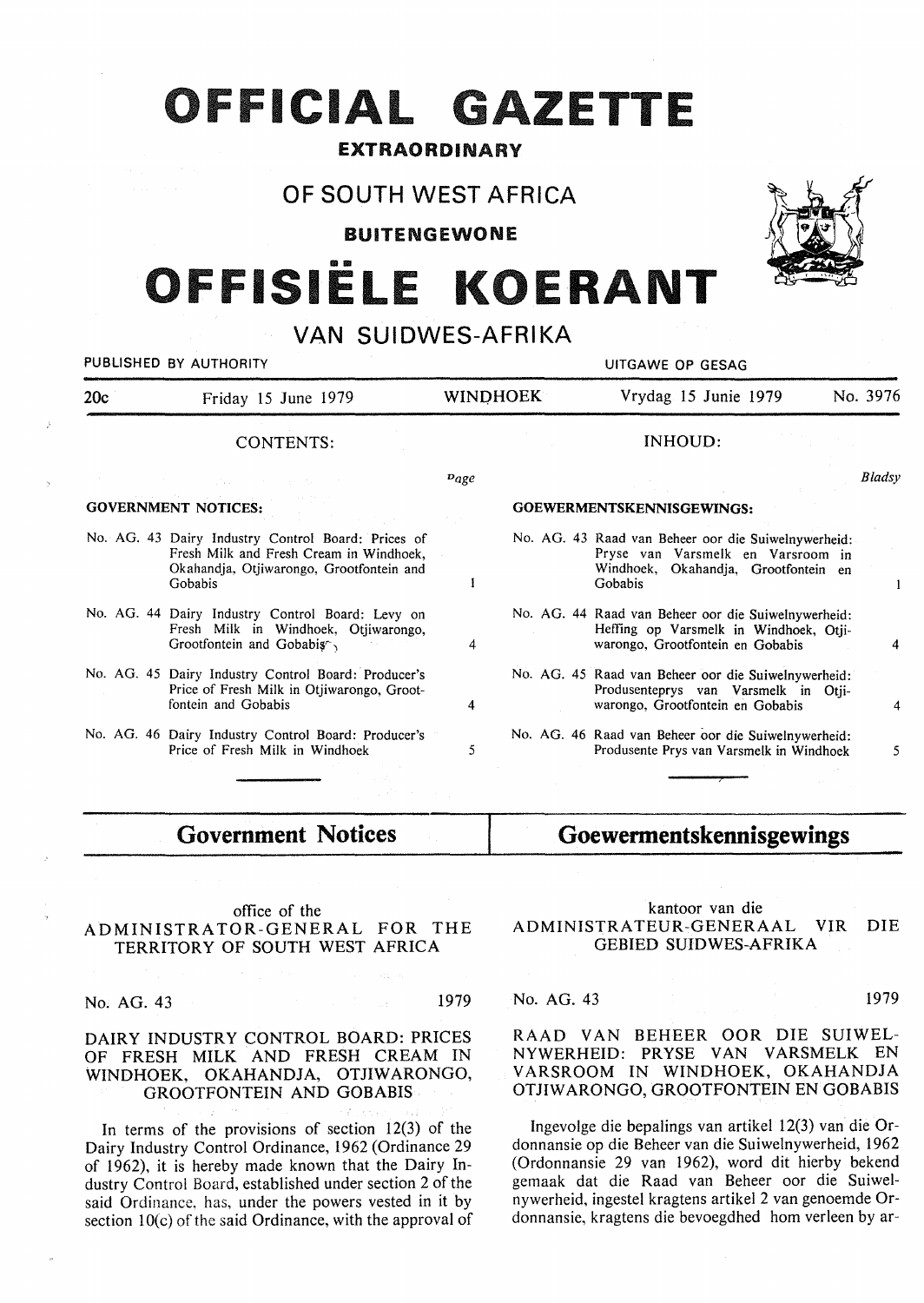the Administrator-General and with effect from 16 June 1979 determined the prices set out in the Schedule in substitution of the prices published by Government Notice AG. 32 of 10 July 1978 which is hereby repealed:

#### **SCHEDULE**

I. In this notice, unless the context indicates otherwise, a word or expression to which a meaning has been assigned in the Dairy Industry Control Ordinance, 1962 (Ordinance 29 of 1962), shall have a corresponding meaning, and  $-$ 

"milk trader" means a person dealing in the course of trade with fresh milk and fresh cream, excluding a producer of any such milk or cream and fresh milk processor.

2. No fresh milk processor shall sell fresh milk and fresh cream in the municipal areas of Windhoek, Okahandja, Otjiwarongo, Grootfontein and Gobabis at prices (including delivery fees) other than the following prices:

tikel IO(c) van genoemde Ordonnansie met goedkeuring van die Administrateur-generaal en met ingang van 16 Junie 1979 die pryse in die Bylae uiteengesit, bepaal het ter vervanging van die pryse afgekondig by Goewermentskennisgewing AG. 32 van 10 Julie 1978 wat hierby herroep word.

#### BYLAE

l. In hierdie kennisgewing, tensy uit die samehang anders blyk, het 'n woord of uitdrukking waaraan in die Ordonnansie op die Beheer van die Suiwelnywerheid, l 962 (Ordonnansie 29 van 1962), 'n betekenis geheg is, 'n ooreenstemmende betekenis, en beteken -

"melkhandelaar" 'n persoon wat met varsmelk en varsroom as 'n besigheid handel, uitgesonderd 'n produsent van sodanige melk of room en 'n varsmelkverwerker.

2. Geen varsmelkverwerker mag varsmelk en varsroom in die munisipale gebiede van Windhoek, Okahandja, Otjiwarongo, Grootfontein en Gobabis teen ander pryse (met inbegrip van afleweringsgeld) as die volgende pryse verkoop nie:

#### (a) **FRESH MILK**

en de la falla<br>Espainia

totale for (AP) of the part approach

#### (a) V ARSMELK

ing a straight

|                                                                                   | <b>WINDHOEK</b> | <b>OKAHANDJA</b> | OTJIWARONGO/<br><b>GROOTFONTEIN/</b><br><b>GOBABIS</b>                                                                                    |                                   | <b>WINDHOEK</b>       | <b>OKAHANDJA</b>            | OTJIWARONGO/<br>GROOTFONTEIN/<br><b>GOBABIS</b> |
|-----------------------------------------------------------------------------------|-----------------|------------------|-------------------------------------------------------------------------------------------------------------------------------------------|-----------------------------------|-----------------------|-----------------------------|-------------------------------------------------|
| glass bottles or tainer<br>plastic sachets                                        |                 | tainer           | (a) In one litre $ 44c$ per con- $ 45c$ per con-145c per con- (a) In eenliter glas   44c per houer<br>tainer                              | bottels of plas-<br>tiese sakkies |                       | 45c per houer               | 45c per houer                                   |
| cartons or tainer<br>plastic bottles                                              |                 | tainer           | (b) In one litre $45c$ per con- $146c$ per con- $147c$ per con-(b) In eenliter kar-<br>tainer                                             | tonne of plas-<br>tiese bottels   |                       | 45c per houer 46c per houer | 47c per houer                                   |
| tainers                                                                           | tainer          | Itainer          | (c) In 500ml con- $\left[24c \text{ per con-}125c \text{ per con-}126c \text{ per con-} (c) \text{ In } 500 \text{ in} \right]$<br>tainer | houers                            | 24c per houer $\vert$ | 25c per houer               | 26c per houer                                   |
| tainers                                                                           | tainer          | tainer           | (d) In 250ml con- $ 13c$ per con- $ 13c$ per con- $ 14c$ per con- $ d$ ) In 250ml<br>tainer                                               | houers                            | 13c per houer         | 13c per houer               | 14c per houer                                   |
| (e) In milk cans                                                                  | 44c per litre   | 45c per litre    | 45c per litre                                                                                                                             | (e) In melkkanne                  | 44c per liter         | 45c per liter               | 45c per liter                                   |
| (f) 24 $\parallel$ "Pak-o- 46c per litre<br>$milk$ $\cdots$<br>有足球 机单重性 医反射性脊柱 化氟 | 大き数 投資資金        | 47c per litre    | 47c per litre:                                                                                                                            | (f) 24 1 "Pak-o-<br>Milk"         | 46c per liter         | 47c per liter               | 47c per liter                                   |
|                                                                                   |                 |                  |                                                                                                                                           |                                   |                       |                             |                                                 |

~

The State of British Congress of Bank

**Provided that where a fresh milk processor sells milk** on credit an amount of 0,8c per litre may be added to the said prices.

Met dien verstande dat waar 'n varsmelkverwerker varsmelk teen krediet verkoop 'n bedrag van 0,8c per liter by genoemde pryse gevoeg mag word.

**Carl College** 

 $\sim$   $\sim$ 

whether<br>  $\alpha_{\rm eff}$  ,  $\beta_{\rm eff}$  ,  $\beta_{\rm eff}$  , and<br>  $\beta_{\rm eff}$  ,  $\beta_{\rm eff}$  ,  $\beta_{\rm eff}$ 

**COUNTRY** .<br>Kabupatèn Bandung

Trade RC CSE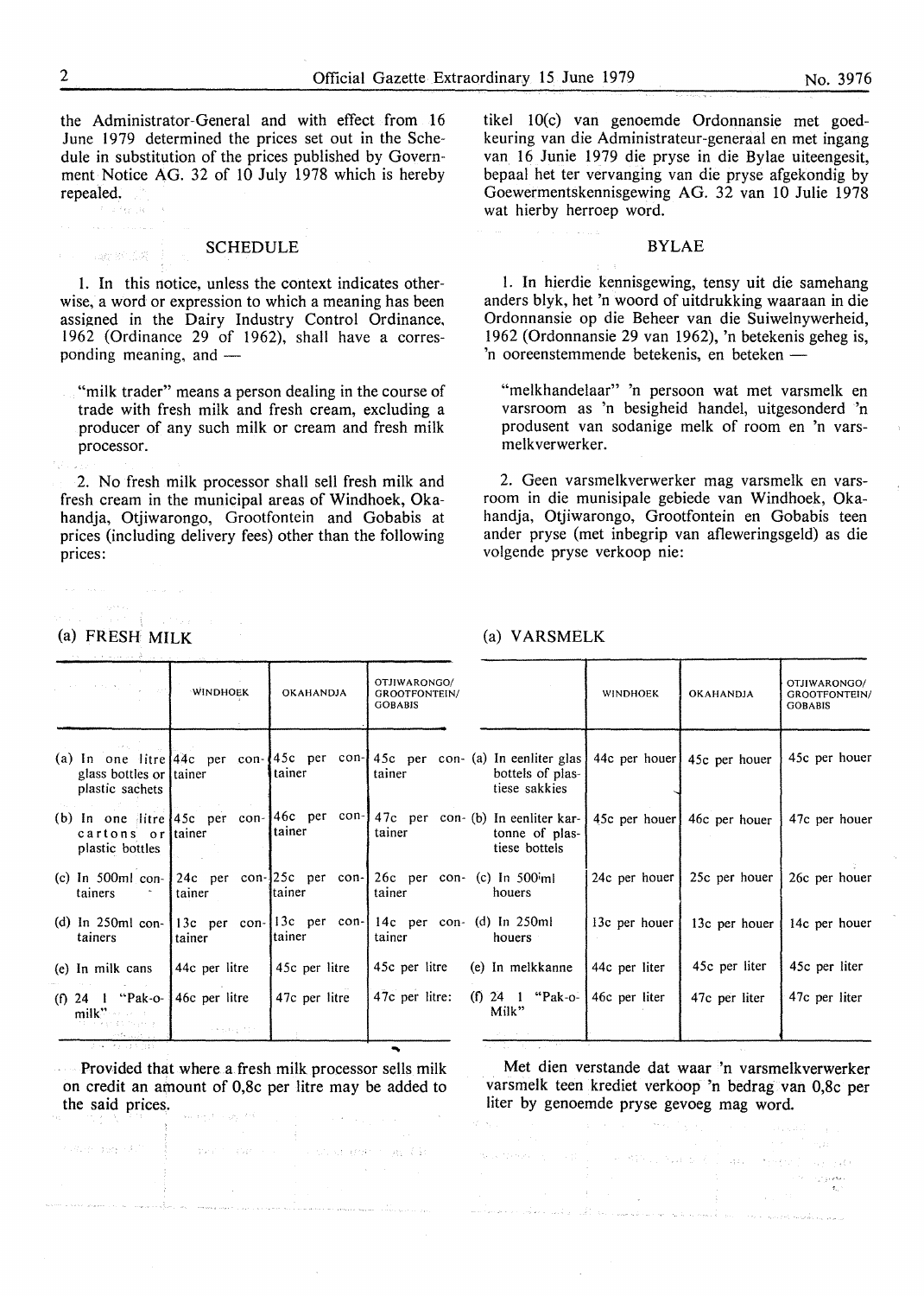$\bar{\omega}$ 

#### (b) **FRESH CREAM**

| <b>STATE STATE</b>               | WINDHOEK                         | n a shi ne san<br>OTJIWARONGO/<br><b>GROOTFONTEIN/</b><br><b>GOBABIS/</b><br><b>OKAHANDJA</b> |
|----------------------------------|----------------------------------|-----------------------------------------------------------------------------------------------|
| (a) In one litre con-<br>tainers |                                  | R2,08 per container R2,08 per container                                                       |
| $(b)$ In 500ml con-<br>tainers   | R <sub>1</sub> ,10 per container | R <sub>1</sub> ,10 per container                                                              |
| $(c)$ In 250ml con-<br>tainers   | 62c per container                | 62c per container                                                                             |
| (d) In milk cans                 | R1,85 per litre                  | R1,85 per litre                                                                               |

 $\mathcal{L}^{\mathcal{L}}(\mathcal{L}^{\mathcal{L}}(\mathcal{L}^{\mathcal{L}}))$  ,  $\mathcal{L}^{\mathcal{L}}(\mathcal{L}^{\mathcal{L}}(\mathcal{L}^{\mathcal{L}}))$ 

 $\bar{z}$ 

3. No milk trader shall sell fresh milk and fresh cream in the municipal areas of Windhoek, Okahandja, Otjiwarongo, Grootfontein and Gobabis at prices exceeding the following prices:

#### (a) FRESH MILK

|                                                                                                                           | <b>WINDHOEK</b> |        | <b>OKAHANDJA</b> | OTJIWARONGO/<br><b>GROOTFONTEIN/</b><br><b>GOBABIS</b> |  |                          |
|---------------------------------------------------------------------------------------------------------------------------|-----------------|--------|------------------|--------------------------------------------------------|--|--------------------------|
| (a) In one litre $ 46c$ per con- $ 47c$ per con- $ 47c$ per con- $(a) I$<br>glass bottles or   tainer<br>plastic sachets. |                 | tainer |                  | tainer                                                 |  | $\mathbf{g}$<br>p.<br>Sź |
| (b) In one litre $47c$ per con- $48c$ per con- $49c$ per con- (b) In<br>cartons or tainer<br>plastic bottles              |                 | tainer |                  | tainer                                                 |  | tc<br>ti                 |
| (c) In 500ml con- $25c$ per con- $26c$ per con- $27c$ per con- $(c)$ In<br>tainer                                         | tainer          | tainer |                  | tainer                                                 |  | ho                       |
| (d) In 250ml con- $ $ 14c per con- $ $ 14c per con- $ $ 15c per con- $ $ d) In<br>tainer                                  | tainer          | tainer |                  | tainer                                                 |  | h                        |

#### (b) **FRESH CREAM**

| a<br>Tanzania da Santo Alegre                      | <b>WINDHOEK</b>                | OTJIWARONGO/<br><b>GROOTFONTEIN/</b><br><b>GOBABIS/OKAHANDJA</b> |
|----------------------------------------------------|--------------------------------|------------------------------------------------------------------|
| alterne inspektor all entre di signal la cape op?Z |                                |                                                                  |
| od van die gebaar pool van de Folkeep wat s        |                                |                                                                  |
|                                                    | "柳红沙龙同群"(既被"执"年才,君、对其"对自制"的,可以 |                                                                  |
| (a) In $500ml$ contai-<br>ners                     |                                | $R1,20$ per container   $R1,20$ per container                    |
| (b) In 250ml con-<br>tainers                       | 70c per container              | 70c per container                                                |
|                                                    |                                |                                                                  |

#### (b) **VARSROOM**

| <u>kom starti so stanovnik starti predsjednik starti star</u><br>and a strong control of the | かんか 手に ひょうふ<br><b>WINDHOEK</b> | <u>o sakela ga modelo </u><br>OTJIWARONGO/<br><b>GROOTFONTEIN/</b><br>GOBABIS/<br><b>OKAHANDJA</b> |
|----------------------------------------------------------------------------------------------|--------------------------------|----------------------------------------------------------------------------------------------------|
| (a) In eenliter houers                                                                       | R2,08 per houer                | R <sub>2</sub> ,08 per houer                                                                       |
| (b) In 500ml houers                                                                          | $R1,10$ per houer<br>たいしゃ いんい  | R <sub>1</sub> ,10 per houer<br>state of the advanced                                              |
| $(c)$ In 250ml houers                                                                        | 62c per houer                  | いっこうせい バー・バーン<br>62c per houer                                                                     |
| (d) In melkkanne                                                                             | R1,85 per liter                | R1.85 per liter                                                                                    |

 $\sim 10^{11}$  km s  $^{-1}$ 

3. Geen melkhandelaar mag varsmelk en varsroom in die munisipale gebiede van Windhoek, Okahandja, Otjiwarongo, Grootfontein en Gobabis teen pryse hoer as die volgende pryse verkoop nie:

Streets of

#### (a) **VARS MELK**

|                                                                            | <b>WINDHOEK</b> | <b>OKAHANDJA</b><br>$\mathcal{F}=\mathcal{F} \mathcal{F}_{\mathcal{F}_{\mathcal{E}}}$ | OTJIWARONGO/<br><b>GROOTFONTEIN/</b><br>GOBABIS/             |
|----------------------------------------------------------------------------|-----------------|---------------------------------------------------------------------------------------|--------------------------------------------------------------|
| (a) In eenliter 46c per houer 47c per houer<br>glasbottels of<br>plastiese |                 | $\mathcal{L} \rightarrow \mathcal{L}$                                                 | $\lambda_{\rm{max}}$ , $\lambda_{\rm{max}}$<br>47c per houer |
| sakkies<br>(b)<br>tonne of plas-<br>tiese bottels                          |                 | In eenliter kar- 47c per houer 48c per houer                                          | 49c per houer<br>小球 计人                                       |
| $(c)$ In 500ml<br>houers                                                   |                 | 25c per houer 26c per houer                                                           | 27c per houer                                                |
| $(d)$ In 250ml<br>houers                                                   |                 | 14c per houer 14c per houer                                                           | 15c per houer                                                |
|                                                                            |                 |                                                                                       |                                                              |

#### (b) **VARSROOM**

| and the sales of               | コード・ディスク しょうしつけい              | a di a                                                               |
|--------------------------------|-------------------------------|----------------------------------------------------------------------|
| and the company of the company | <b>WINDHOEK</b>               | OTJIWARONGO/<br><b>GROOTFONTEIN/</b><br>GOBABIS/<br><b>OKAHANDJA</b> |
| Vicential September 1997       | man should be a good gain     | الهواوي ويتعارف والمعاقبات الأواء الأر                               |
| probes a collection of the Co  | TAI TA II W HEAVEN 96. 推动 Hot |                                                                      |
| (a) In 500ml houers            | R1,20 per houer               | 地震的 超产品单<br>R <sub>1</sub> ,20 per houer                             |
| (b) In 250ml houers            | 70c per houer                 | 70c per houer                                                        |
|                                |                               |                                                                      |
|                                |                               |                                                                      |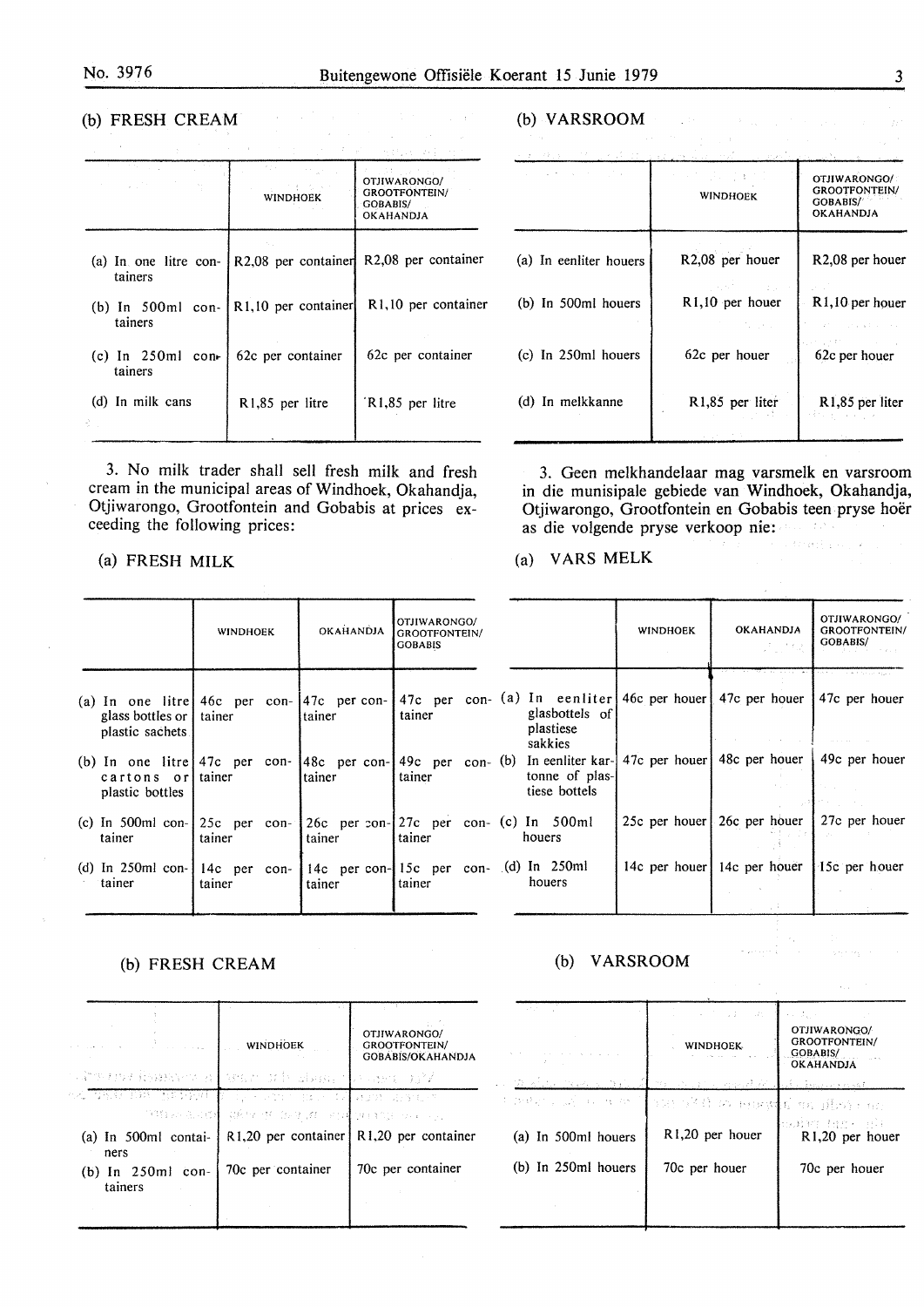No. AG. 44 1979

#### DAIRY INDUSTRY CONTROL BOARD: LEVY ON FRESH MILK IN WINDHOEK, OTJIWARONGO, GROOTFONTEIN AND GOBABIS

In terms of the provisions of section  $11(2)$  of the Dairy Industry Control Ordinance, 1962 (Ordinance 29 of 1962), it is hereby made known that the Dairy Industry Control Board, established under section 2 of the said Ordinance, has, under the powers vested in it by section IO(d) of the said Ordinance, with the approval of the Administrator-General and with effect from 16 June 1979 imposed the levies set out in the Schedule, in substitution of the levies published by Government Notice AG. 31 of 10 July 1978 which is hereby repealed.

#### SCHEDULE

I. In this notice, unless the context indicates otherwise, a word or expression to which a meaning has been assigned in the Dairy Industry Control Ordinance. 1962 (Ordinance 29 of 1962), shall have a corresponding meaning.

2. A levy, set out hereinafter, is hereby imposed on fresh milk purchased by any fresh milk processor in the respective municipal areas:

| AREA             | Levy per litre on<br>fresh milk |
|------------------|---------------------------------|
| (a) Windhoek     | 3.383 $c/1$                     |
| (b) Otjiwarongo  | $2,600 \text{ c}/1$             |
| (c) Grootfontein | $2,600 \text{ c}/1$             |
| (d) Gobabis      | $2.300 \text{ c}/1$             |
|                  |                                 |

No. AG. 45 1979

#### **DAIRY INDUSTRY CONTROL BOARD: PRODUCER'S** PRICE OF **FRESH MILK IN OTJIWARONGO,** GROOTFONTEIN AND **GOBABIS**

In terms of the provisions of section 12(3) of the Dairy Industry Control Ordinance, 1962 (Ordinance 29 of 1962), it is hereby made known that the Dairy Industry Control Board, established under section 2 of the said Ordinance, has, under the powers vested in it by

No. AG. 44 1979

#### RAAD VAN BEHEER OOR DIE<br>SUIWELNYWERHEID: HEFFING OP SUIWELNYWERHEID: HEFFING V ARSMELK IN WINDHOEK, OTJIWARONGO, GROOTFONTEIN EN GOBABIS

Ingevolge die bepalings van artikel 11(2) van die Ordonnansie op die Beheer van die Suiwelnywerheid, 1962 (Ordonnansie 29 van 1962), word dit hierby bekend gemaak dat die Raad van Beheer oor die Suiwelnywerheid, ingestel kragtens artikel 2 van genoemde Ordonnansie, kragtens die bevoegdheid hom verleen by artikel IO(d) van genoemde Ordonnansie, met goedkeuring van die Administrateur-generaal en met ingang van 16 Junie 1979 die heffings opgelê het in die Bylae uiteengesit ter vervanging van die heffings afgekondig by Goewermentskennisgewing AG. 31 van IO Julie 1978 wat hierby herroep word.

#### BYLAE

l. In hierdie kennisgewing, tensy uit die samehang anders blyk, het 'n woord of uitdrukking waaraan in die Ordonnansie op die Beheer van die Suiwelnywerheid, 1962 (Ordonnansie 29 van 1962), 'n betekenis geheg is, 'n ooreenstemmende betekenis.

2. 'n Heffing, soos hieronder uiteengesit, word hierby opgele op varsmelk wat deur 'n varsmelkverwerker in die onderskeie munisipale gebiede aangekoop word: \_\_ ..\_.\_ ~-, ... ~ "•·-•1•nc•a•-~·«-•• •·--,.•-~-- •-

| <b>GEBIED</b>    | Heffing per liter<br>op varsmelk |
|------------------|----------------------------------|
| (a) Windhoek     | 3,383 $c/l$                      |
| (b) Otjiwarongo  | $2,600 \text{ c}/1$              |
| (c) Grootfontein | $2,600 \text{ c}/1$              |
| (d) Gobabis      | $2,300 \text{ c}/1$              |
|                  |                                  |

No. AG. 45 1979

#### RAAD VAN BEHEER OOR DIE SUIWELNYWERHEID: PRODUSENTEPRYS VAN VARSMELK IN OTJIWARONGO, GROOTFONTEIN EN GOBABIS

Ingevolge die bepalings van artikel 12(3) van die Ordonnansie op die Beheer van die Suiwelnywerheid, 1962 (Ordonnansie 29 van 1962), word dit hierby bekend gemaak dat die Raad van Beheer oor die Suiwelnywerheid, ingestel kragtens artikel 2 van genoemde Or-